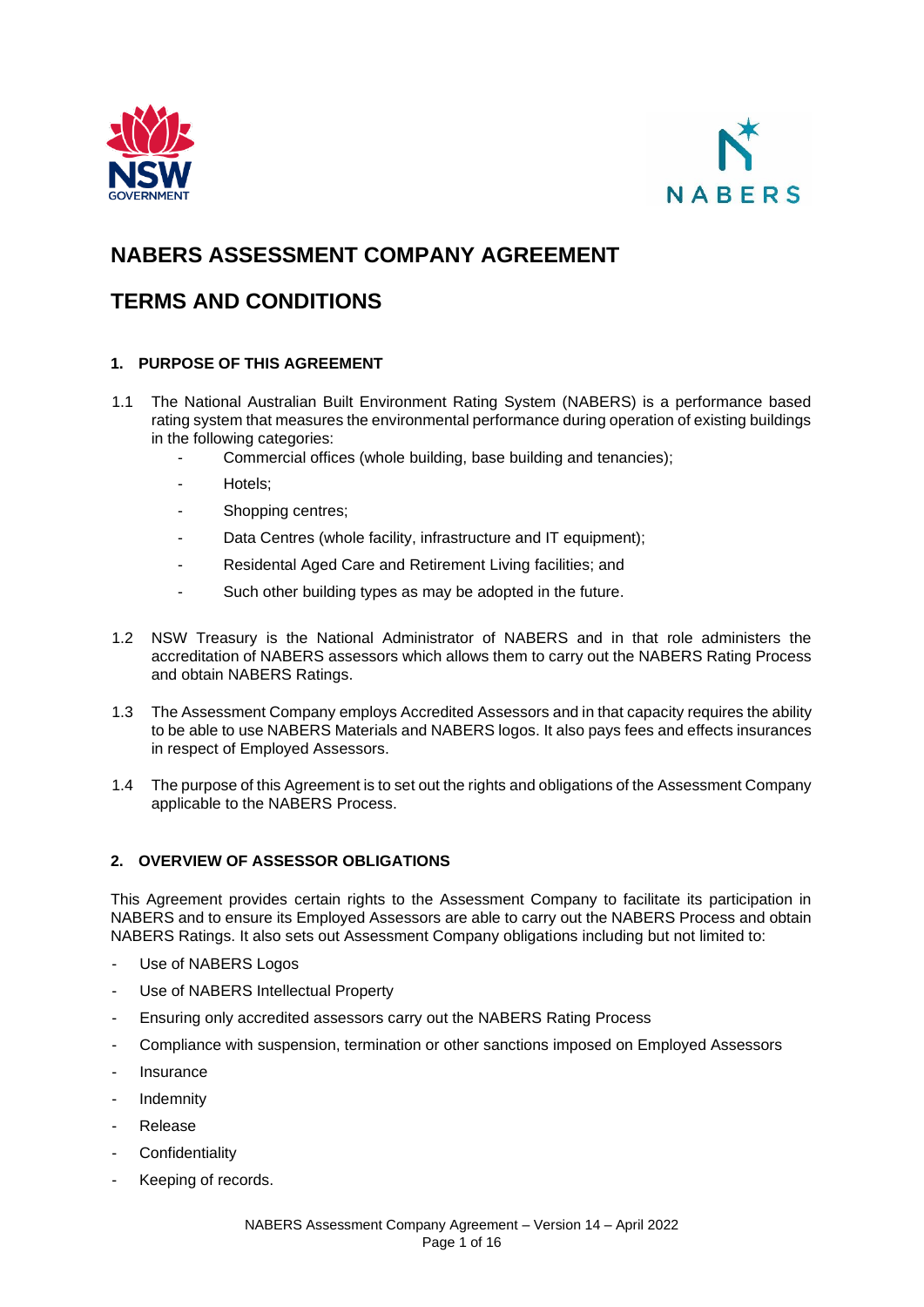**Definitions** of capitalised terms in this Agreement are set out at Clause 21.

## **3. TERM OF AGREEMENT**

- 3.1 The offer set out in this Agreement is made when these terms and conditions are made available to the Assessment Company by the National Administrator.
- 3.2 This Agreement commences once the Assessment Company accepts these terms and conditions by signing the signature page at the end of these terms and conditions and uploading it to the Assessment Company's "My Organisation" page on the NABERS website.
- 3.3 This Agreement shall continue until terminated in accordance with clause 9 of this Agreement.
- 3.4 The Assessment Company and the National Administrator acknowledge that this Agreement may be brought to an end with notice in accordance with clause 9.13 where this Agreement is to be replaced by a new version.

#### **4. EMPLOYED ASSESSORS**

#### **4.1 Obligation of Assessment Company with respect to Employed Assessors**

- 4.2 The Assessment Company shall ensure that only Employed Assessors with current accreditation under an Accredited Assessor Agreement with the National Administrator carry out the NABERS Rating Process.
- 4.3 The Assessment Company shall ensure that an Employed Assessor who is a Trainee Assessor under an Accredited Assessor Agreement complies with the restrictions and obligations imposed on the Employed Assessor in that respect under that agreement.
- 4.4 The Assessment Company agrees and acknowledges that the validity of this Agreement is contingent upon the Assessment Company at all times during the term of this Agreement being the employer of one or more Employed Assessors.

#### **4.5 Obligation of Assessment Company in respect of suspension, termination or other sanction imposed on Employed Assessor**

- 4.6 The Assessment Company must take all reasonable steps to ensure that an Employed Assessor, in respect of any activities relating to NABERS, acts in accordance with:
	- a. any suspension or termination of the Employed Assessor's accreditation; or
	- b. any other determination or sanction imposed under such determination in respect of the Employed Assessor reached by the National Administrator in accordance with the NABERS Rating Auditing Procedure.

#### **5. NABERS AUDITS**

- 5.1 The Assessment Company acknowledges that a NABERS Auditor, on the National Administrator's behalf, may carry out an Audit of an Assessor's Rating Materials and NABERS Ratings, and any other work carried out as part of the Rating Process.
- 5.2 The Assessment Company must:
	- a. Take all reasonable steps to cooperate with the National Administrator and the NABERS Auditor in respect of any Audit.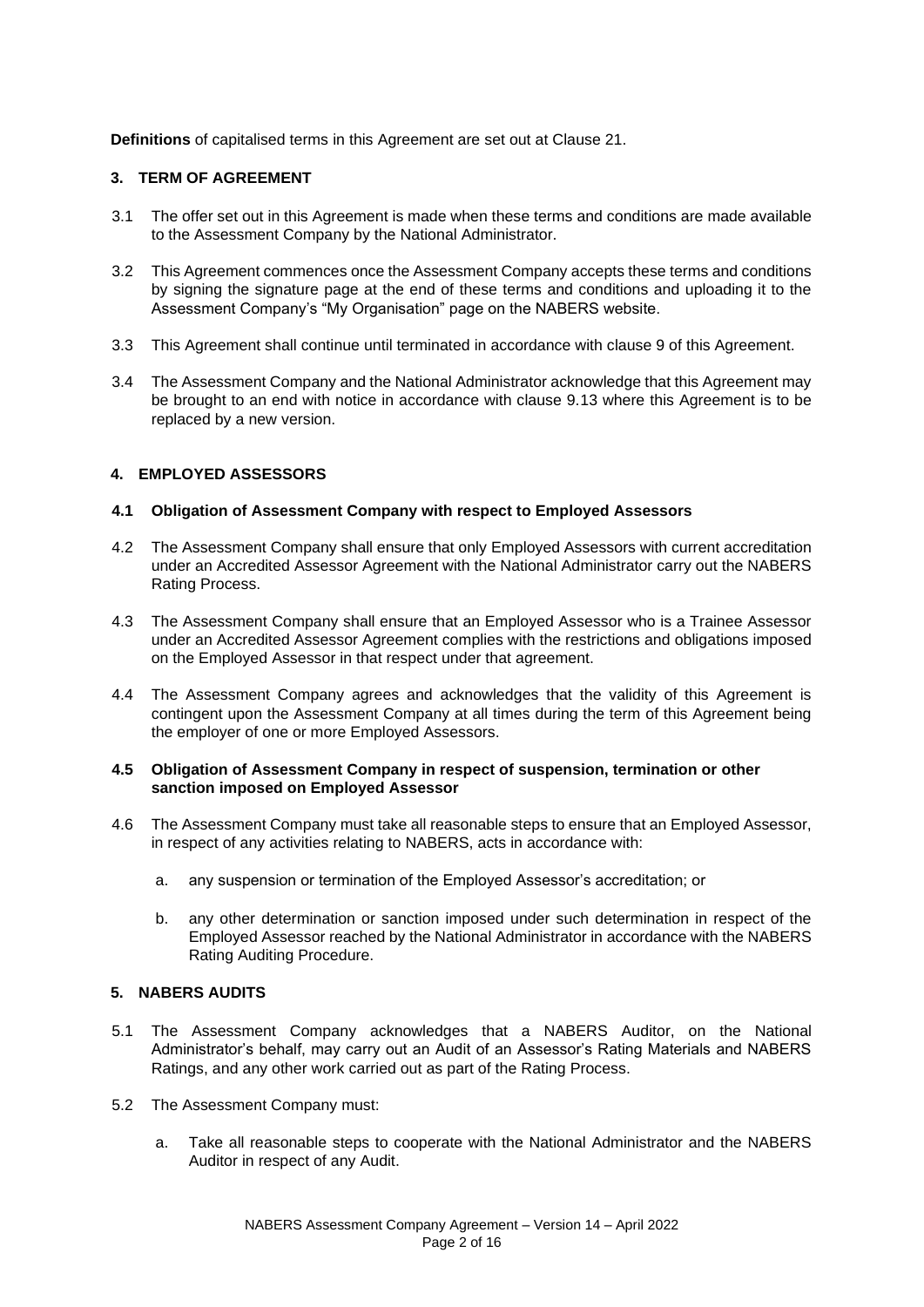- b. take all reasonable steps to ensure that an Employed Assessor cooperates with the National Administrator and the NABERS Auditor in respect of any Audit.
- c. upon written request and within a reasonable timeframe provide all documentation and information in its possession necessary to enable the NABERS Auditor to conduct an Audit of an Employed Assessor's Rating Materials and activities carried out as part of the Rating Process, including access to (and where relevant, copies of) all records, books of account, documents, information, premises, equipment and things which the NABERS Auditor reasonably considers necessary to satisfy itself that the Employed Assessor has complied with the requirements of the Scheme, including the NABERS Rules, the NABERS Auditing Policy, Auditing Procedure, Code of Practice, and other Process Documents.
- d. work closely with the NABERS Auditor to ensure that the correct interpretation and application of the Rules, Rulings, and Process Documents has been made, and sufficient documentary evidence is provided.
- 5.3 The Assessment Company agrees and acknowledges that a range of measures and sanctions can be applied to an Employed Assessor by the National Administrator following and Audit in accordance with the NABERS Rating Auditing Procedure. These include:
	- a. Revoking the NABERS Rating and re-issuing a different NABERS Rating Certificate
	- b. Warning letter
	- c. Requirement for future rating work to be supervised
	- d. Requirement for future rating work to undergo an Audit
	- e. Accreditation status for one or more categories be changed to Trainee Assessor
	- f. Requirement to undergo training
	- g. Payment of costs for any of the above
	- h. Suspension of accreditation for one or more categories
	- i. Termination of this Agreement.

# **6. ASSESSMENT COMPANY'S USE OF NABERS LOGOS**

- 6.1 The Assessment Company agrees and acknowledges that all NABERS Logos are owned by the National Administrator and that the National Administrator reserves the right at all times to specify the manner in which any person may use the NABERS Logos.
- 6.2 The National Administrator grants to the Assessment Company a limited, personal, royalty free, non-exclusive and non-transferable right to use and refer to the NABERS Logos in connection with the Assessment Company's activities in respect of NABERS and the activities of its Employed Assessors subject to these terms and conditions.
- 6.3 The Assessment Company agrees that in any exercise of this licence, it will comply in all respects with the NABERS Brand Guidelines and any other reasonable guidelines or policies regarding the use of NABERS Logos.
- 6.4 Except as provided in the NABERS Brand Guidelines, the Assessment Company has no right to:
	- a. Use or make reference to the NABERS Logos in any marketing, advertising or public announcements;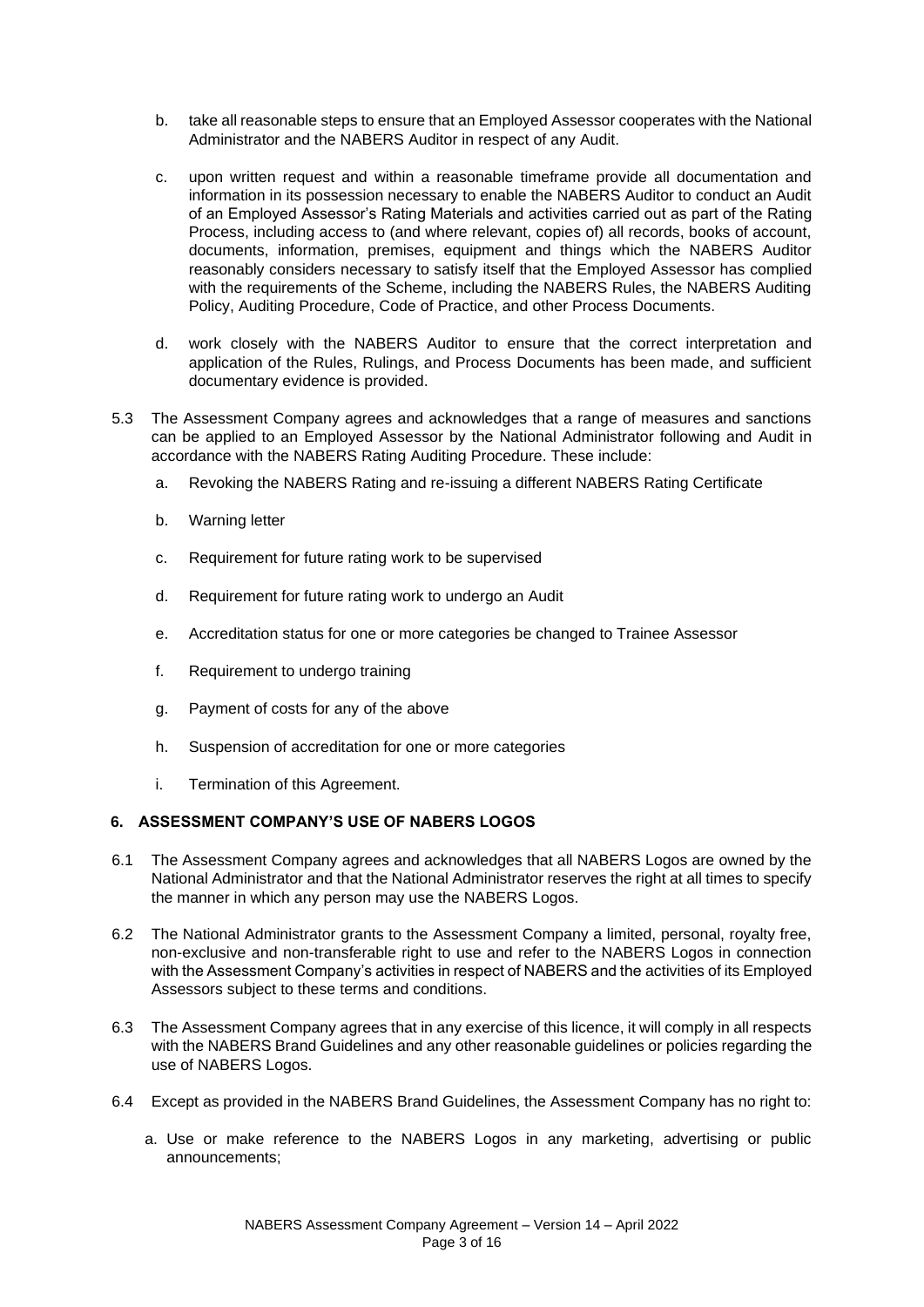- b. Alter or modify the NABERS Logos in any way;
- c. Reproduce, sub-licence, or otherwise deal with the NABERS Logos, or allow any other person to do so, for any purpose.
- 6.5 The Assessment Company must not at any time during or after the term of this Agreement, register or attempt to register, or use as a trade mark, business or company name, email address, phone number or domain name, the NABERS Logos or any device or word substantially identical with or deceptively similar to any of the NABERS Logos.
- 6.6 Upon the termination of this Agreement the Assessment Company must cease to use or display the NABERS Logos for any purpose whatsoever including without limitation the use of NABERS Logos on stationery, advertising, promotional and sales material, websites and online material and any other materials which incorporate the NABERS Logos.

# **7. NABERS INTELLECTUAL PROPERTY**

- 7.1 The Assessment Company warrants that in carrying out any activities under this Agreement or in respect of any activities relating to NABERS it will not infringe any Intellectual Property rights of the National Administrator or of any third party.
- 7.2 The Assessment Company acknowledges and agrees that the National Administrator owns all Intellectual Property rights in:
	- a. all NABERS Software, Methodology, Algorithms, Rules, Rulings, Validation Protocols, NABERS Materials and other Process Documents;
	- b. all Rating Materials and NABERS Ratings brought into existence by the Assessment Company or its Employed Assessors, and that such rights in respect of these materials brought into existence after the date of this Agreement shall vest upon their creation in the National Administrator.
- 7.3 The Assessment Company acknowledges and agrees that the National Administrator may use, adapt and change the Rating Materials created by the Assessment Company, or its Employed Assessors, for any purpose.
- 7.4 The National Administrator grants to the Assessment Company a non-exclusive, nontransferrable licence to use NABERS Materials for the sole purpose of facilitating the carrying out NABERS Ratings by its Employed Assessors and for no other purpose whatsoever unless where otherwise agreed by the National Administrator.
- 7.5 The Assessment Company must ensure that it obtains irrevocable written consent, for the benefit of the National Administrator, from all authors of any work incorporated in Rating Materials (where those materials or that work is created by or on behalf of the Assessment Company or by its Employed Assessors), for the use of such Rating Materials or work by the National Administrator in any manner and or any purpose it chooses.
- 7.6 The National Administrator acknowledges and agrees that any Background Intellectual Property of the Assessment Company remains vested in the Assessment Company and shall not be modified, adapted or altered without the express written approval of the Assessment Company and shall only be used by the National Administrator for the purpose for which it was provided.

# **8. SUSPENSION OR TERMINATION OF EMPLOYED ASSESSOR**

# **8.1 Suspension or termination of an Employed Assessor in respect of fees and insurance**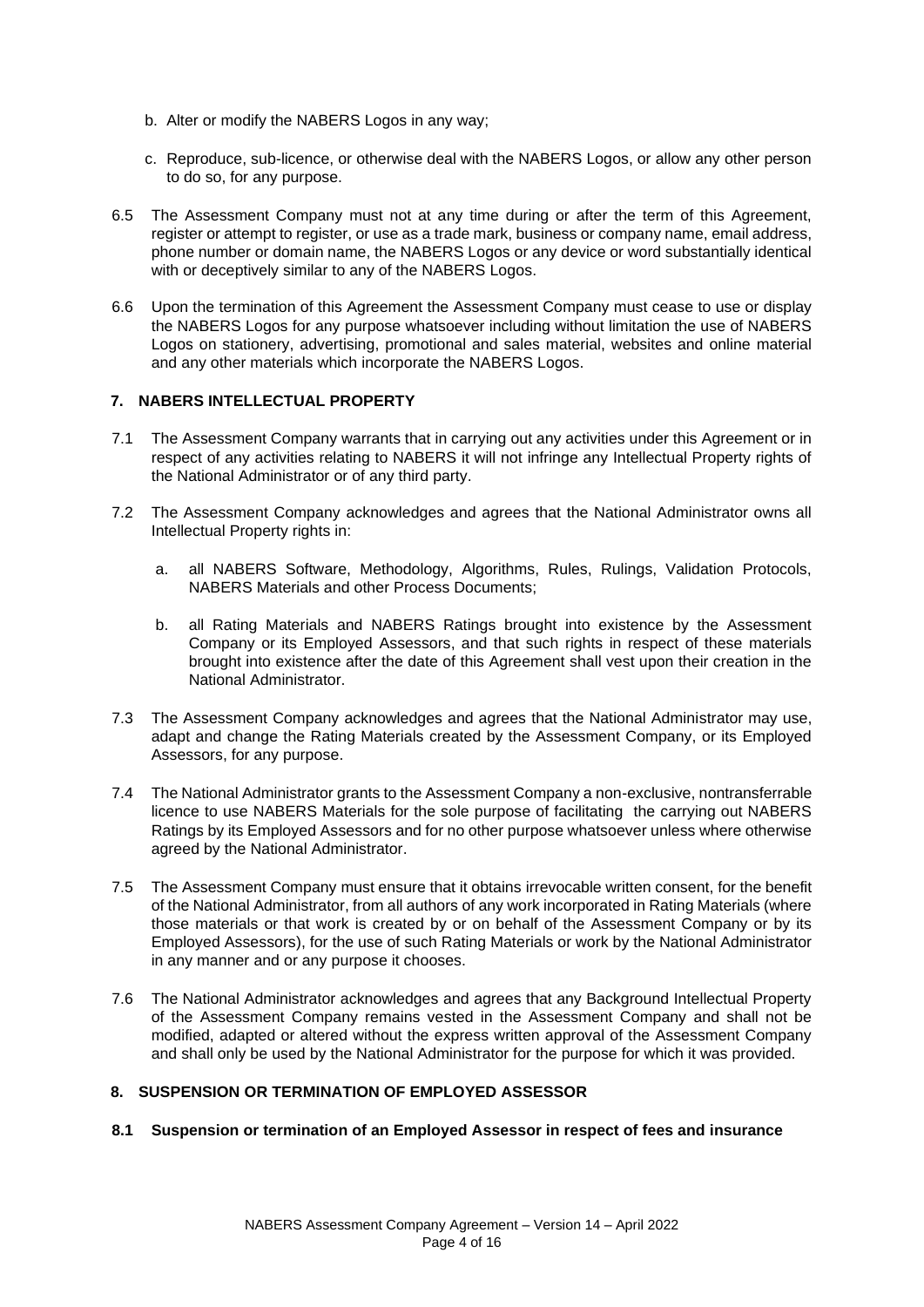- 8.2 The Assessment Company acknowledges and agrees that an Employed Assessor's accreditation under the Accredited Assessor Agreement may be suspended or terminated in circumstances where:
	- a. any fees required to be paid under the Accredited Assessor Agreement have not been paid; or
	- b. evidence that insurances required to be effected under the Accredited Assessor Agreement has not been provided,

regardless of whether the failure to pay the fees or effect the insurances is that of the Employed Assessor or the Assessment Company which may do such things on the Employed Assessor's behalf.

#### **8.3 Suspension or termination of an Employed Assessor following audit or breach**

- 8.4 The Assessment Company acknowledges and agrees that an Employed Assessor's accreditation under an Accredited Assessor Agreement may be suspended by the National Administrator:
	- a. in response to a determination reached by the National Administrator following an Audit in accordance with the NABERS Rating Auditing Procedure; or
	- b. as a result of action taken by the National Administrator in respect of a breach by an Employed Assessor of its obligations under its Accredited Assessor Agreement.

## **9. TERMINATION**

#### **9.1 Termination for other default**

- 9.2 Without prejudice to any other right which the National Administrator may have under this Agreement or at law, if a breach of this Agreement occurs, other than an Event of Default, the National Administrator may give a Notice of Intention to Terminate to the Assessment Company.
- 9.3 Without limiting the bases on which such notice may be given, a Notice of Intention to Terminate may be given as a result of breach of any terms and conditions relating to:
	- a. Breach of obligations with respect to ensuring that only accredited Employed Assessors carry out the Rating Process (clause 4.2);
	- b. Breach of obligations with respect to suspended or sanctioned Employed Assessors (clause 4.5);
	- c. Breach of obligations with respect of audits (clause 5);
	- d. Breach of obligations with respect to NABERS Logos (clause 6);
	- e. Breach of obligations with respect to NABERS Intellectual Property (clause 7);
	- f. Breach of obligations with respect of insurance (clause 10);
	- g. Breach of Confidentiality obligations (clause 13).
- 9.4 The Notice of Intention to Terminate will state the breach that in the opinion of the National Administrator has occurred, shall contain any supporting information, and provide the Assessment Company with an opportunity to respond.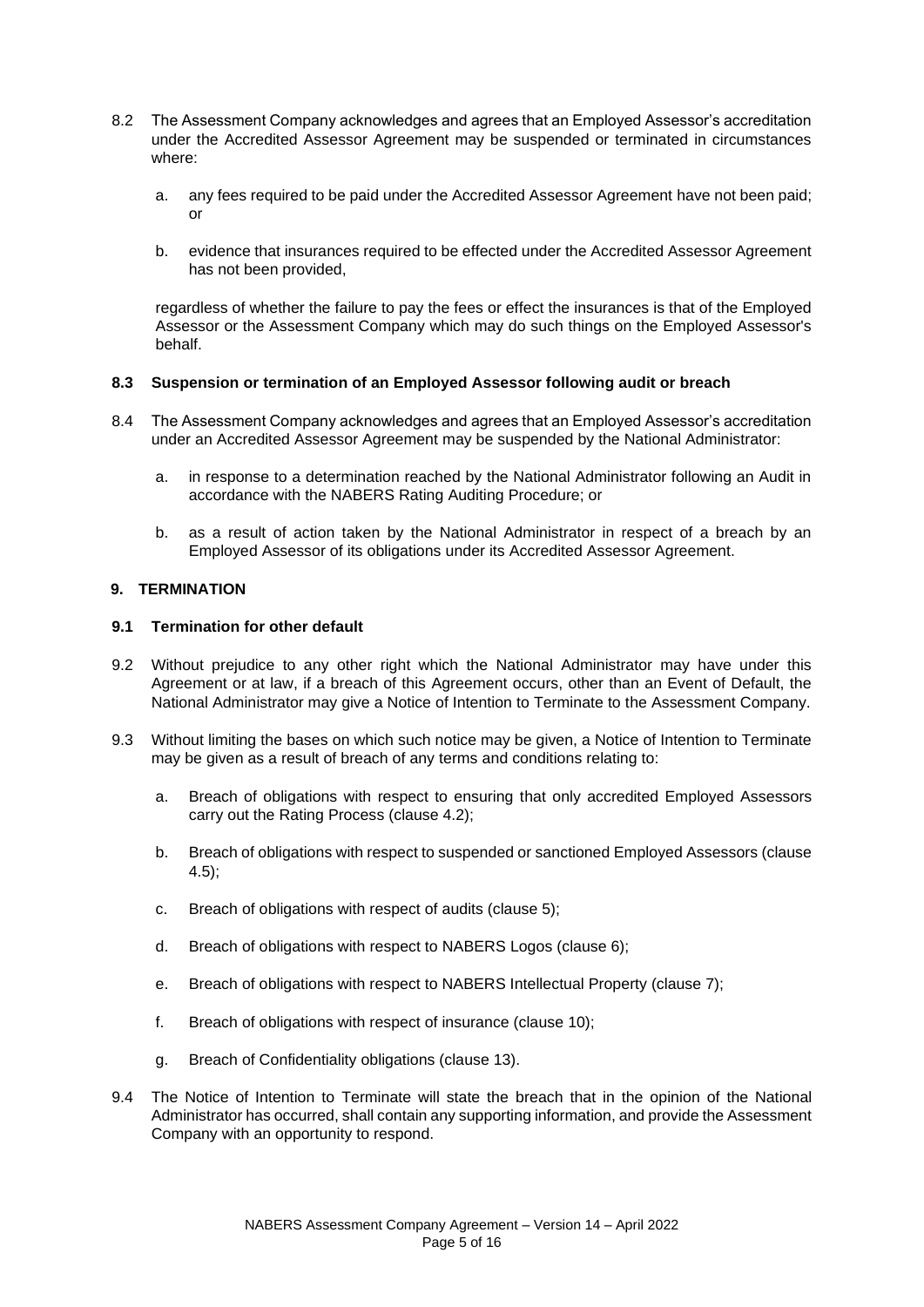- 9.5 The minimum time for response by an Assessment Company to a Notice of Intention to Terminate shall be 15 working days from the provision of the notice. Any such response shall be in writing to the National Administrator.
- 9.6 If following a response referred to at clause 9.5 the National Administrator is satisfied that no breach has occurred it shall revoke the Notice of Intention to Terminate.
- 9.7 If following consideration of the response referred to at clause 9.5 the National Administrator remains of the opinion that a breach has occurred it may give further notice in writing to the Assessment Company requiring that the following items be provided in writing to the National Administrator:
	- a. a plan for the cure of the breach within a timeframe specified by the National Administrator and/or
	- b. an undertaking that the breach will not occur again.
- 9.8 Where:
	- a. the National Administrator receives a response in accordance with clause 9.7 that is in its opinion satisfactory; and
		- i. having allowed the specified time (referred to at clause 9.7(a) during which the breach has in the opinion of the National Administrator been cured; and/or
		- ii. an undertaking (referred to at clause 9.7(b) has been given to the satisfaction of the National Administrator,

the National Administrator shall by notice in writing revoke the Notice of Intention to Terminate.

- 9.9 Where:
	- a. no response is provided by the Assessment Company in accordance with clause 9.7 in the timeframe specified; or
	- b. no plan for the cure of the breach, or undertaking (as required), is provided in accordance with 9.7; or
	- c. the plan for the cure of the breach referred to at clause 9.7(a) is not complied with within the specified time,
	- d. an undertaking referred to clause 9.7(b), has not been complied with,

then the National Administrator may immediately provide the Assessment Company with a Notice of Termination.

# **9.10 Termination by the Assessment Company**

9.11 The Assessment Company may terminate this Agreement by giving 20 working days notice in writing to the National Administrator.

# **9.12 Termination by National Administrator**

- 9.13 The National Administrator may terminate this Agreement by giving 3 months notice in writing that:
	- a. the NABERS scheme is coming to an end; or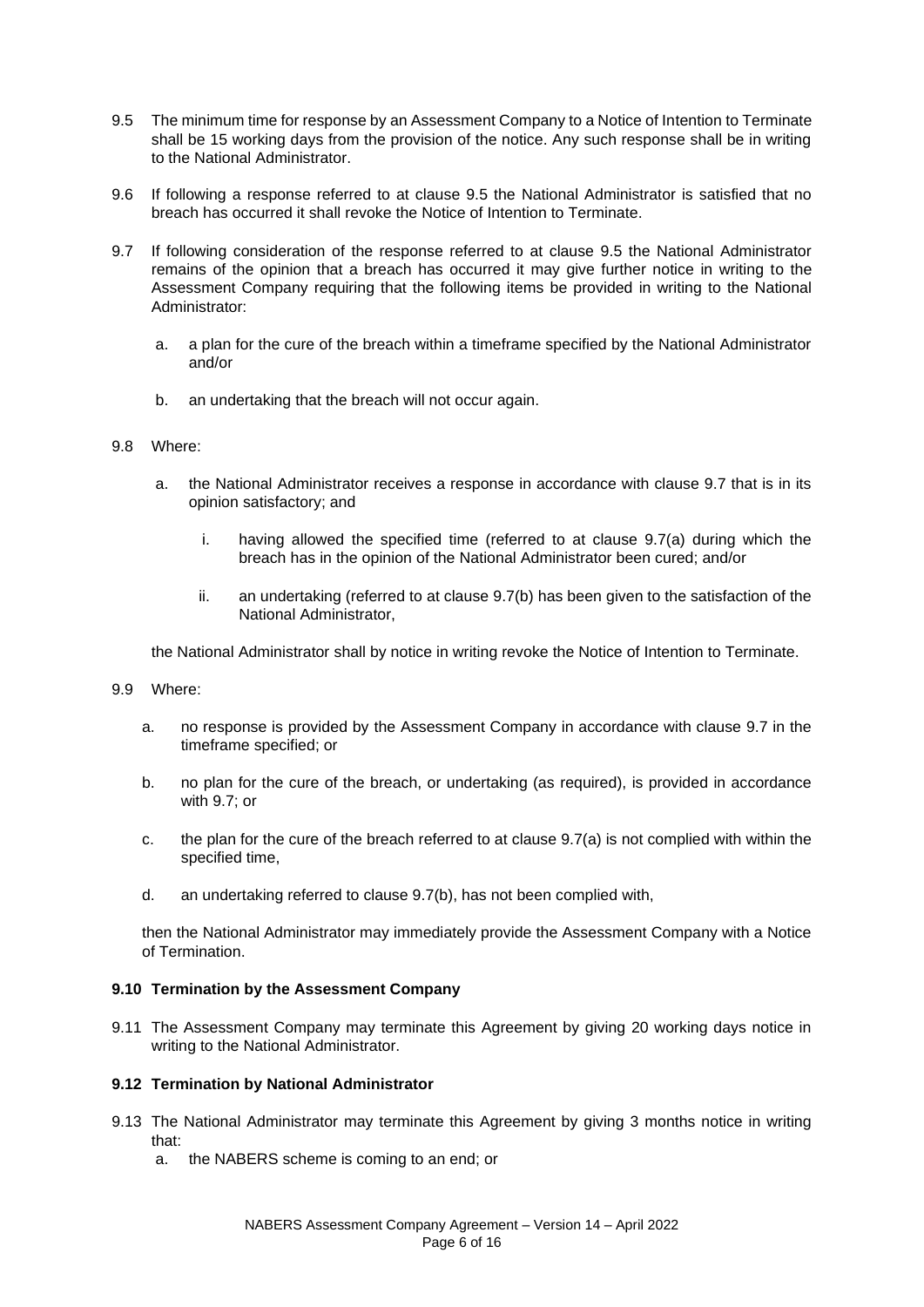- b. this Agreement will be replaced by a new Assessment Company Agreement applicable to all NABERS Assessment Companies.
- 9.14 Notwithstanding any other provision of this Agreement, this Agreement may be immediately terminated by the National Administrator by notice in writing where the National Administrator is of the reasonable view that no Employed Assessors are employed by the Assessment Company.

#### **9.15 Arrangements upon termination**

- 9.16 Upon termination of this Agreement (except where the Assessment Company enters into a replacement agreement referred to in clause 9.13), the Assessment Company must within 20 working days:
	- a. cease use of all NABERS Logos and NABERS Intellectual Property and NABERS materials and products, including but not limited to computer software, and the Process Documents;
	- b. withdraw any publicly available promotional materials consisting of, incorporating or displaying any NABERS trademarks or NABERS Logos;
	- c. cease and thereafter refrain from representing that the Assessment Company is associated in any way with the National Administrator or the NABERS Scheme.
- 9.17 Termination of this Agreement shall be without prejudice to the continuing enforceability of any rights or obligations of the National Administrator accrued at the time of termination.

## **9.18 Clauses to apply following termination**

- 9.19 The operation of:
	- a. Clause 6 NABERS Logos
	- b. Clause 7 NABERS IP
	- c. Clause 10 Professional Indemnity Insurance
	- d. Clause 11 Indemnity
	- e. Clause 12 Release
	- f. Clause 13 Confidentiality
	- g. and any other provision which expressly of by implication form its nature is intended to continue.

survive the termination of this Agreement.

#### **10. INSURANCE**

10.1 For the purpose of demonstrating compliance with:

- a. the Assessment Company's obligations with respect to insurance under this clause, written evidence of insurances effected must be provided immediately to the National Administrator upon written request; or
- b. an Employed Assessor's obligations with respect to insurance, certificates of currency and insurance expiry dates are provided to the National Administrator in accordance with the NABERS Insurance Procedure.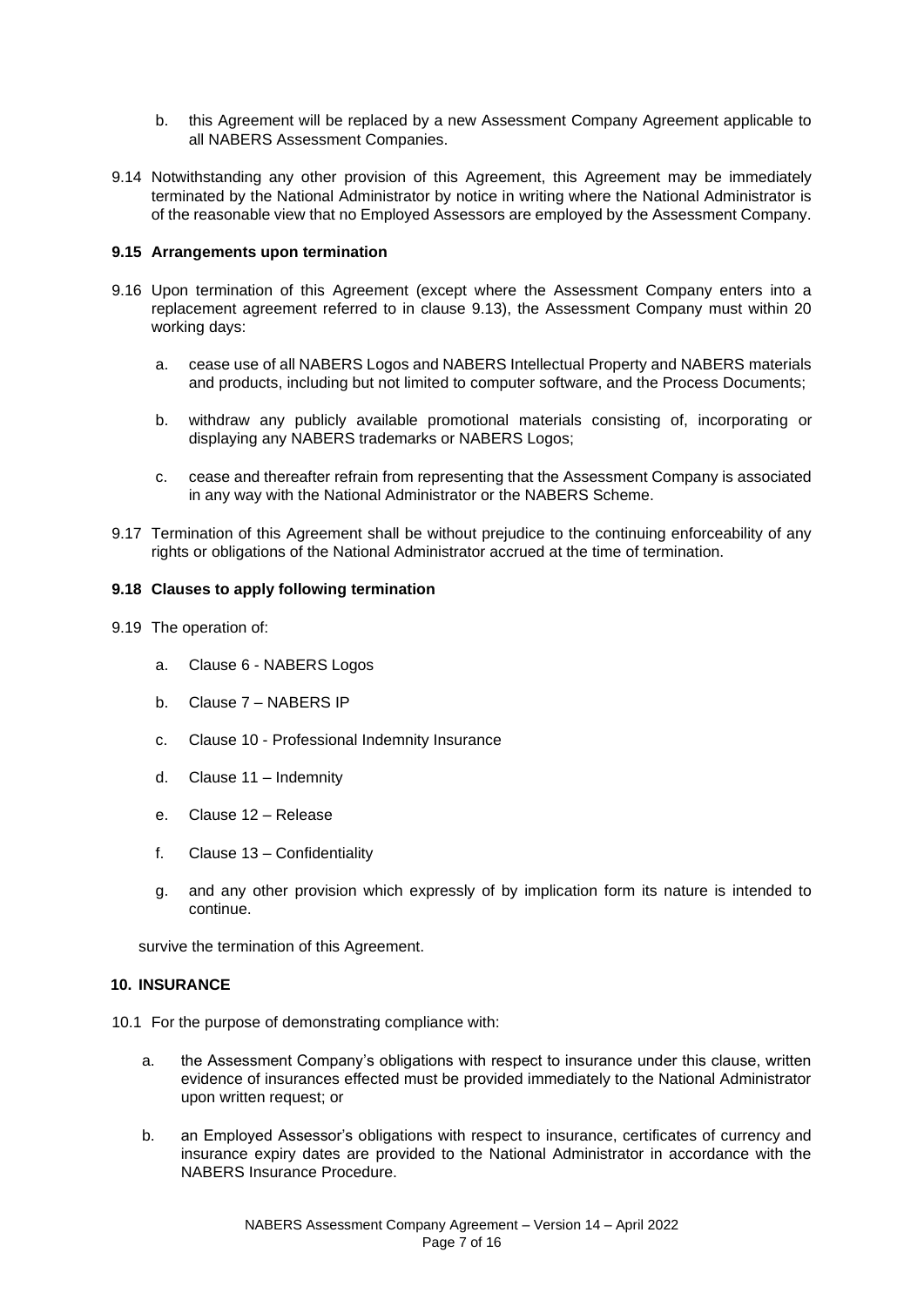- 10.2 The Assessment Company may take necessary action on behalf of an Employed Assessor to ensure compliance with the Employed Assessor's insurance requirements set out in the Accredited Assessor Agreement. Failure by the Assessment Company to effect and maintain insurances in respect of an Employed Assessor may result in the National Administrator taking action under the Accredited Assessor Agreement to suspend or terminate the Employed Assessor's accreditation under that agreement.
- 10.3 The Assessment Company at all times during the term of this Agreement must effect and maintain to the satisfaction of the National Administrator the following insurance policies:
	- a. **Workers' compensation insurance** that covers the Assessment Company, its Employed Assessors and its employees. If the Assessment Company is not legally able to hold workers compensation insurance, the Assessment Company must ensure that it
	- b. has effected a **personal accident insurance policy** to the level of risk associated with carrying out the Rating Process, a minimum cover of \$100,000 for death and permanent disability, and sufficient cover for temporary disability.
	- c. **Public liability insurance** covering the Assessment Company, its Employed Assessors and other employees and agents for any death, injury, damage or loss to other persons arising from the carrying out of the Ratings Process. The Assessment Company must maintain such insurance current for the duration of this Agreement and for an amount of not less than ten (10) million dollars for any single occurrence.
	- d. **Professional indemnity insuranc**e covering the Assessment Company and Employed Assessors for breaches of professional duty (whether owed in contract or otherwise) in carrying out the Rating Process. The Assessment Company must maintain such insurance current for the duration of this Agreement and six (6) years thereafter, and for an amount of not less than two (2) million dollars for any single occurrence.
- 10.4 The Assessment Company must not do anything or fail to do anything that would allow any insurer to reduce cover or void a policy of insurance required under this Agreement.
- 10.5 The Assessment Company acknowledges and agrees that the National Administrator is not obliged to accept any material from an Employed Assessor as part of the Ratings Process, or provide a NABERS Rating, unless and until the Assessment Company and Employed Assessor has complied strictly with the obligations of this clause.
- 10.6 For the purposes of meeting the requirements of this clause, the Assessment Company acknowledges that insurers must be listed by the Australian Prudential Regulation Authority (APRA) as being regulated by the APRA , or listed by Lloyds underwriters. Lists appear on the APRA website at: [http://www.apra.gov.au/.](http://www.apra.gov.au/)

# **11. INDEMNITY**

- 11.1 For the purposes of the indemnity set out in this clause, a reference to the National Administrator includes a reference to the Crown in right of the State of NSW, the Minister for Energy, the Chief Executive of NSW Treasury and the employees and agents of NSW Treasury.
- 11.2 The Assessment Company will at all times indemnify, hold harmless and defend the National Administrator from and against any cost, claim, loss (including consequential loss arising from inaccurate NABERS Ratings or Ratings Materials of Employed Assessors in the Ratings Process) or , damage, liability or expense which the National Administrator pays, suffers, incurs or is liable for (including legal costs on a solicitor and client basis) resulting from: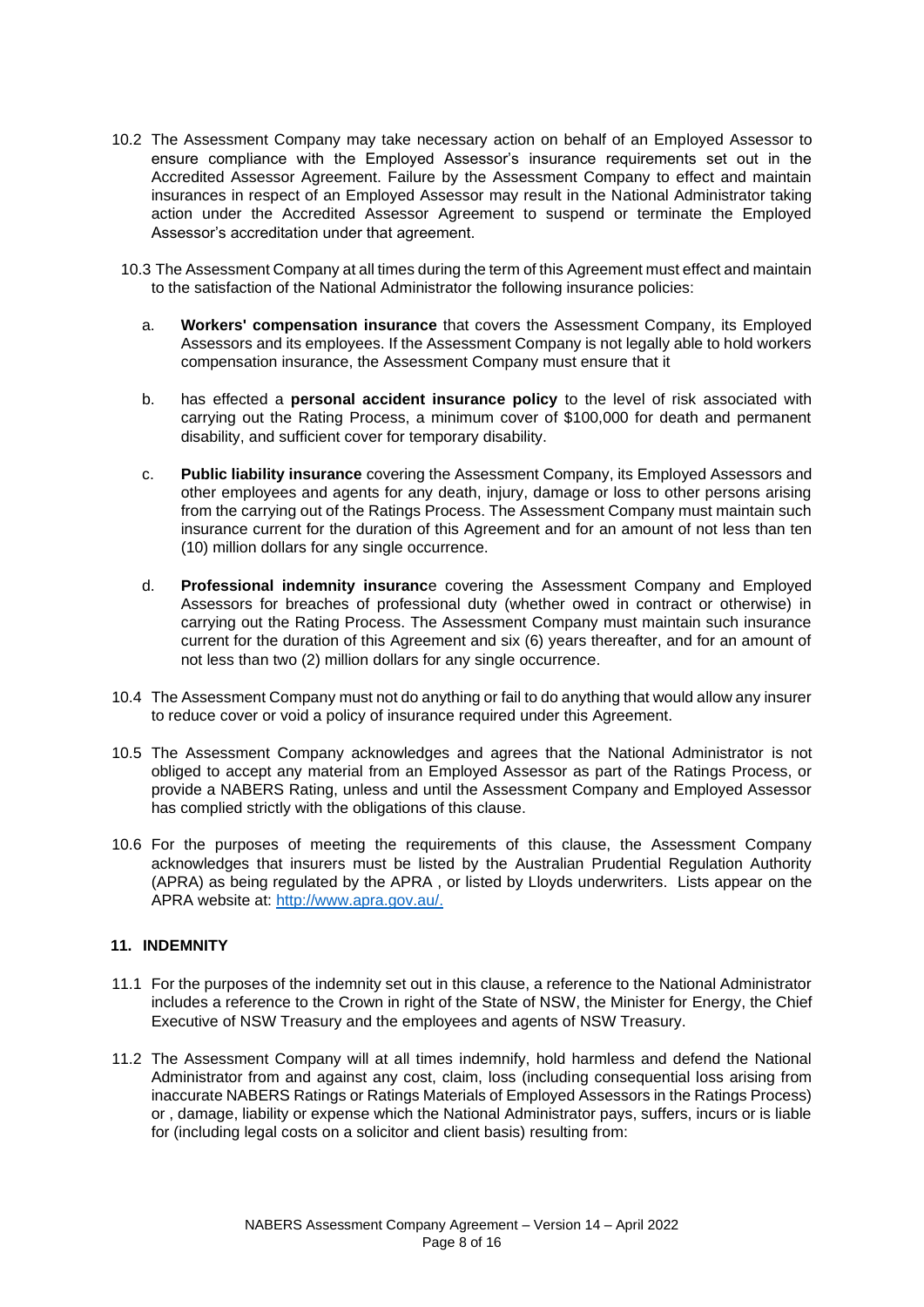- a. any act or omission of the Assessment Company, including any unlawful, negligent, reckless or deliberately wrongful act or omission of the Assessment Company (or its employees, agents or subcontractors) in the carrying out of any activities related to NABERS or otherwise in the performance of this Agreement;
- b. any act or omission of an Employed Assessor, including any unlawful, negligent, reckless or deliberately wrongful act or omission of the Employed Assessor in the course of the Rating Process or in the carrying out of any activities as an Accredited Assessor or otherwise in the performance of the Accredited Assessor Agreement;
- c. any breach of this Agreement by the Assessment Company;
- d. the use of or reliance on by the National Administrator on any Rating Materials provided by an Employed Assessor as part of an Assessment or Ratings Process; and
- e. any change to a NABERS Rating based on an Employed Assessor's Rating Materials following an Audit.
- 11.3 The Assessment Company's liability to indemnify the National Administrator under this clause will be reduced proportionally to the extent that any act or omission involving fault on the part of the National Administrator contributed to the relevant cost, liability, loss, damage or expense.
- 11.4 This proportional reduction does not apply in respect of anything resulting from a change to a NABERS Rating in accordance with a determination reached by the National Administrator following an Audit in accordance with the NABERS Rating Audit Procedure.

## **12. RELEASE**

- 12.1 The Assessment Company acknowledges and agrees that:
	- a. any activities carried out as an Assessment Company or otherwise in the performance of this Agreement; or
	- b. any activities of an Employed Assessor in the course of the Rating Process or in the performance of obligations under an Accredited Assessor Agreement or otherwise in connection with NABERS,

are done at its own risk.

- 12.2 The Assessment releases the National Administrator from and against all claims and proceedings relating to any cost, liability, loss, damage or expense to the Assessment Company that may arise from:
	- a. the carrying out of any activities carried out as an Assessment Company or otherwise in the performance of this Agreement or in connection with NABERS;
	- b. the carrying out of any activities by an Employed Assessor in the course of the Rating Process or in performance of an Accredited Assessor Agreement or otherwise in connection with NABERS;
	- c. the consequences of any inaccurate Rating Material provided by an Employed Assessor to the National Administrator in respect of a NABERS Rating in the course of the Rating Process;
	- d. the success or failure of the NABERS Scheme;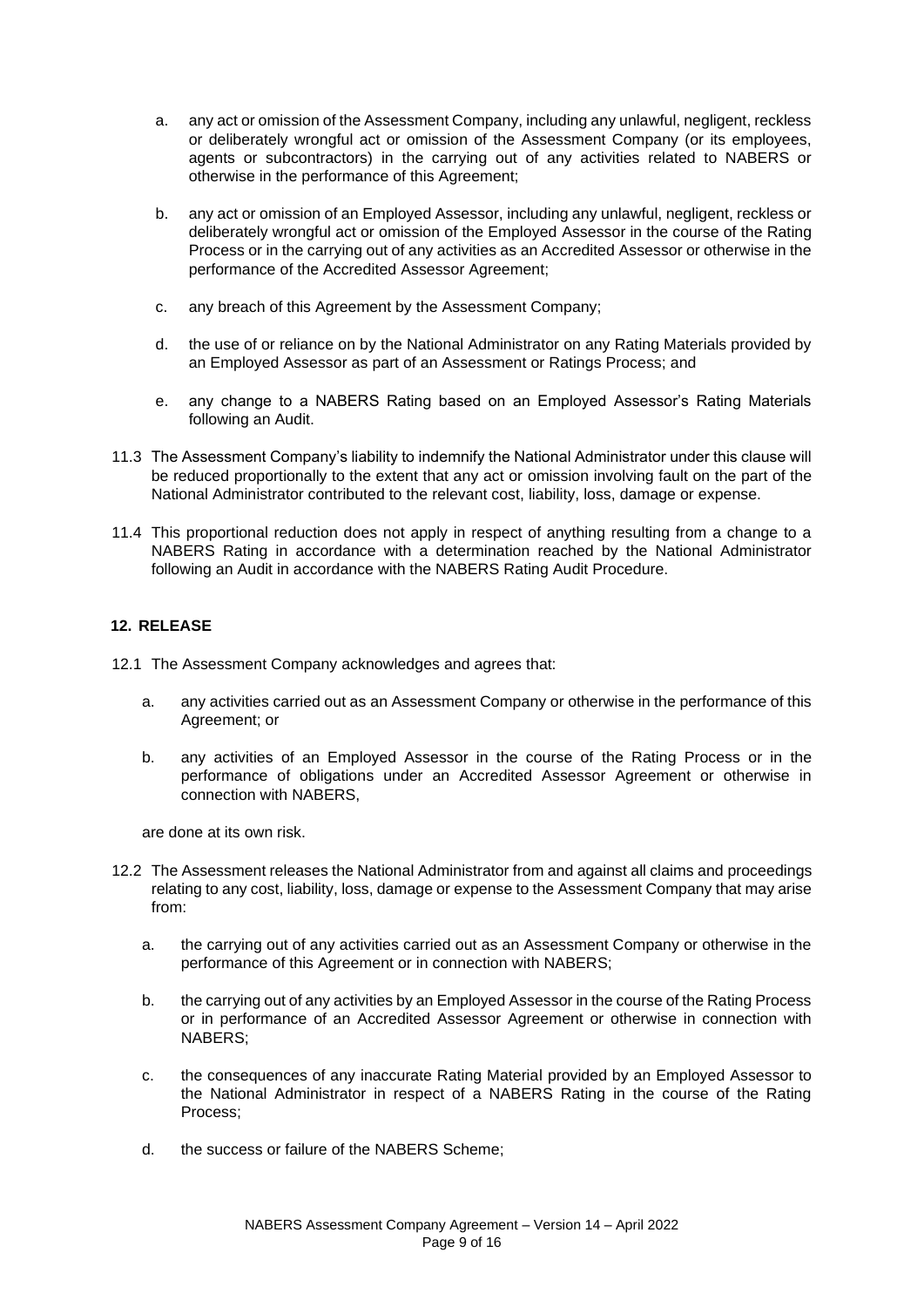- e. any suspension of the accreditation of an Employed Assessor under an Accredited Assessor Agreement; and
- f. any determination reached by the National Administrator in accordance with the NABERS Rating Audit Procedure in respect of an Employed Assessor.
- 12.3 Notwithstanding any other clause in this Agreement, neither party shall have any liability to the other for or in connection with any loss suffered by the other which is indirect or consequential (except for consequential loss referred to in clause 11.2 above) such as loss of profits , loss or opportunity or loss of bargain.

#### **13. CONFIDENTIALITY**

- 13.1 Subject to clause 13.2, the Assessment Company shall not, without the prior written approval of the National Administrator, make public or disclose to any third party any Confidential Information, and in giving such written approval, the National Administrator, may impose such terms and conditions as it thinks fit.
- 13.2 Notwithstanding clause 13.1 the Confidential Information belonging to the National Administrator shall only be disclosed by the Assessment Company to an Employed Assessor as is necessary for the Employed Assessor to fulfill its obligations under an Accredited Assessor Agreement.
- 13.3 The Assessment shall take all reasonable steps to ensure that it complies with this clause

The Assessment Company shall not make or allow to be made copies of or extracts of all or any part of the Confidential Information except for the purpose of this Agreement.

- 13.4 This clause shall continue to bind the Assessment Company after the date of termination of this Agreement.
- 13.5 Notwithstanding any other provision of this Agreement, the Assessment Company may:
	- a. pass on Confidential Information where it is reasonably necessary for the Assessment Company to seek professional advice or to defend itself from any suit or claim, provided that such Confidential Information is disclosed under terms no less onerous than the terms of this clause; and
	- b. retain one copy of any document solely for the purpose of its own records and upon the continuing duty of confidence set out in this Agreement.

## **14. DISPUTE RESOLUTION**

- 14.1 Any dispute in respect of this Agreement shall be dealt with under the NABERS Dispute Resolution Policy.
- 14.2 Nothing contained in the NABERS Dispute Resolution Policy to resolve a dispute will deny the National Administrator the right to:
	- a. Issue a Notice of Intention to Terminate or Notice of Termination under clause 9; or
	- b. seek injunctive or other urgent relief from an appropriate court where failure to obtain such relief would cause irreparable damage to the National Administrator or its business.

#### **15. NATURE OF RELATIONSHIP**

15.1 No employment or agency relationship arises between National Administrator and Assessment Company under this Agreement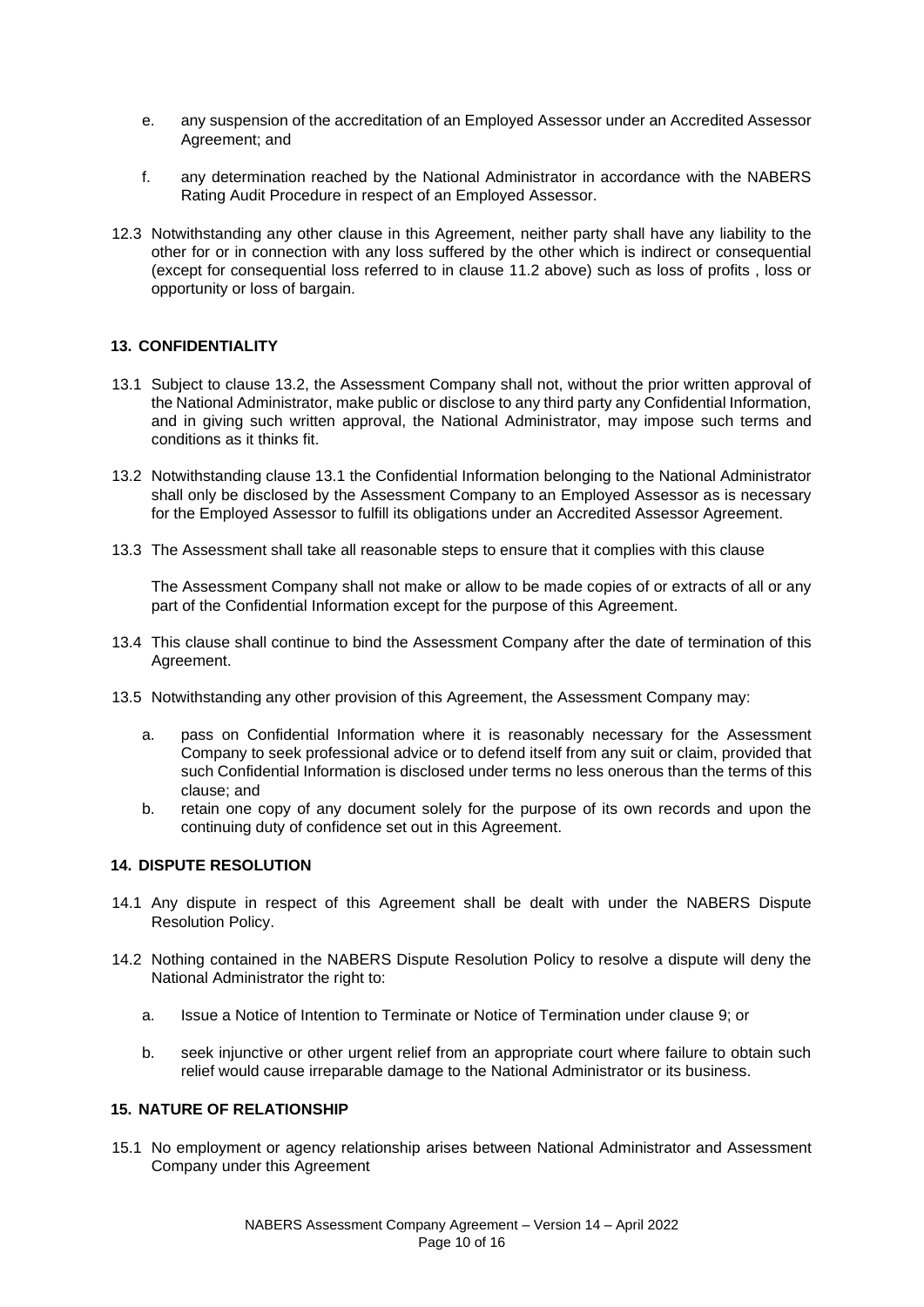- 15.2 The Assessment Company must not represent or hold self out as being an agent of the National Administrator in respect of NABERS
- 15.3 The Assessment Company acknowledges that the National Administrator makes no representations in respect of any work that may arise following accreditation under this Agreement.

# **16. RECORDS**

- 16.1 During the Term, the Assessment Company shall, upon receipt of written request and upon reasonable notice, provide the National Administrator, its authorised representatives and/or auditors appointed by it with access to (and where relevant, copies of) all records, books of account, documents, information, premises, equipment and things which the National Administrator reasonably considers necessary to satisfy itself that the Assessment Company and any Employed Assessor has or is continuing to comply with the requirements of the Scheme, including the NABERS Rules, the NABERS Auditing Policy, Auditing Procedure, Code of Practice, and the Processes and Procedures.
- 16.2 The Assessment Company shall provide the National Administrator or its authorised representative with the information and reports referred to in clause 16.1 within a reasonable time of any request.
- 16.3 The Assessment Company must retain all NABERS Rating Materials for seven years.

# **17. ASSIGNMENT**

- 17.1 The Assessment Company shall not assign, in whole or in part, the benefits under this Agreement, without the prior written consent of the National Administrator.
- 17.2 The National Administrator shall have the absolute right to assign all its rights, powers and obligations arising under this Agreement to any person, government department, agency or authority, company or other entity appointed as National Administrator of NABERS, by notice in writing to the Assessment Company, and the Assessment Company shall be deemed to have entered into a contract with the assignee upon the same terms as this Agreement.
- 17.3 Upon receipt of a notice of assignment under Clause17.2, the Assessment Company agrees to observe and perform all its liabilities and obligations arising under this Agreement that are to be observed or performed on or after the assignment for the benefit of and to the assignee as if the assignee was a party to this Agreement in place of the National Administrator.

#### **18. PROPER LAW**

18.1 This Agreement shall in all respects be governed by the law of the State of New South Wales.

# **19. NOTICES**

- 19.1 Any notice that the National Administrator may serve on the Assessment Company under this Agreement shall be taken to be effectively served:
	- a. if sent to the email address set out on the Assessment Company's "My Organisation" Page on the NABERS Website; or
	- b. if sent by post to the registered office of the Assessment Company, unless otherwise agreed in writing by the parties.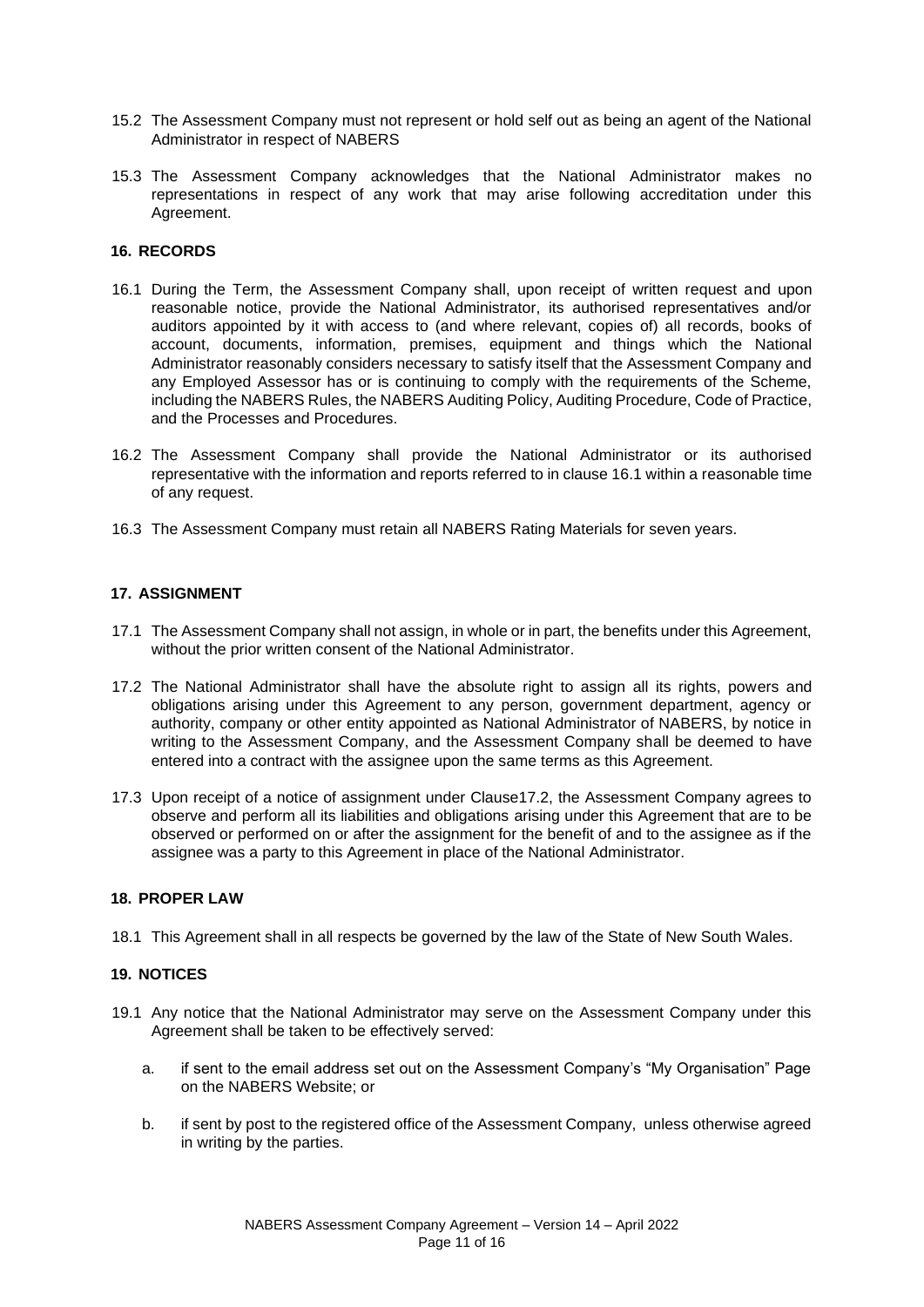19.2 Any notice that the Assessment Company may serve on the National Administrator under this Agreement must be served by sending the notice to nabers@environment.nsw.gov.au or in writing to:

NABERS Team NSW Treasury Locked Bag 5022 Parramatta NSW 2124

# **20. GENERAL**

- 20.1 The parties shall do all acts and things necessary for the complete performance of their obligations under this Agreement.
- 20.2 This Agreement constitutes the entire agreement and understanding between the parties as to the subject matter of this Agreement. Upon execution of this Agreement, any prior arrangements, agreements, representations or undertakings as to the subject matter of this agreement are superseded.
- 20.3 No failure or delay on the part of any party in the execution of any right, power or remedy hereunder shall operate as a waiver thereof nor shall any exercise of such right, power or remedy preclude any other or further exercise of any other right, power or remedy hereunder.
- 20.4 No variation, modification or waiver of any provision of this Agreement nor consent to any departure by any party, shall in any event be of any force or effect unless the same shall be confirmed in writing, signed by the parties hereto or, in the case of waiver or consent, the party giving that waiver or consent, and then such variation, modification, waiver or consent shall be effective only to the extent for which it may be made or given.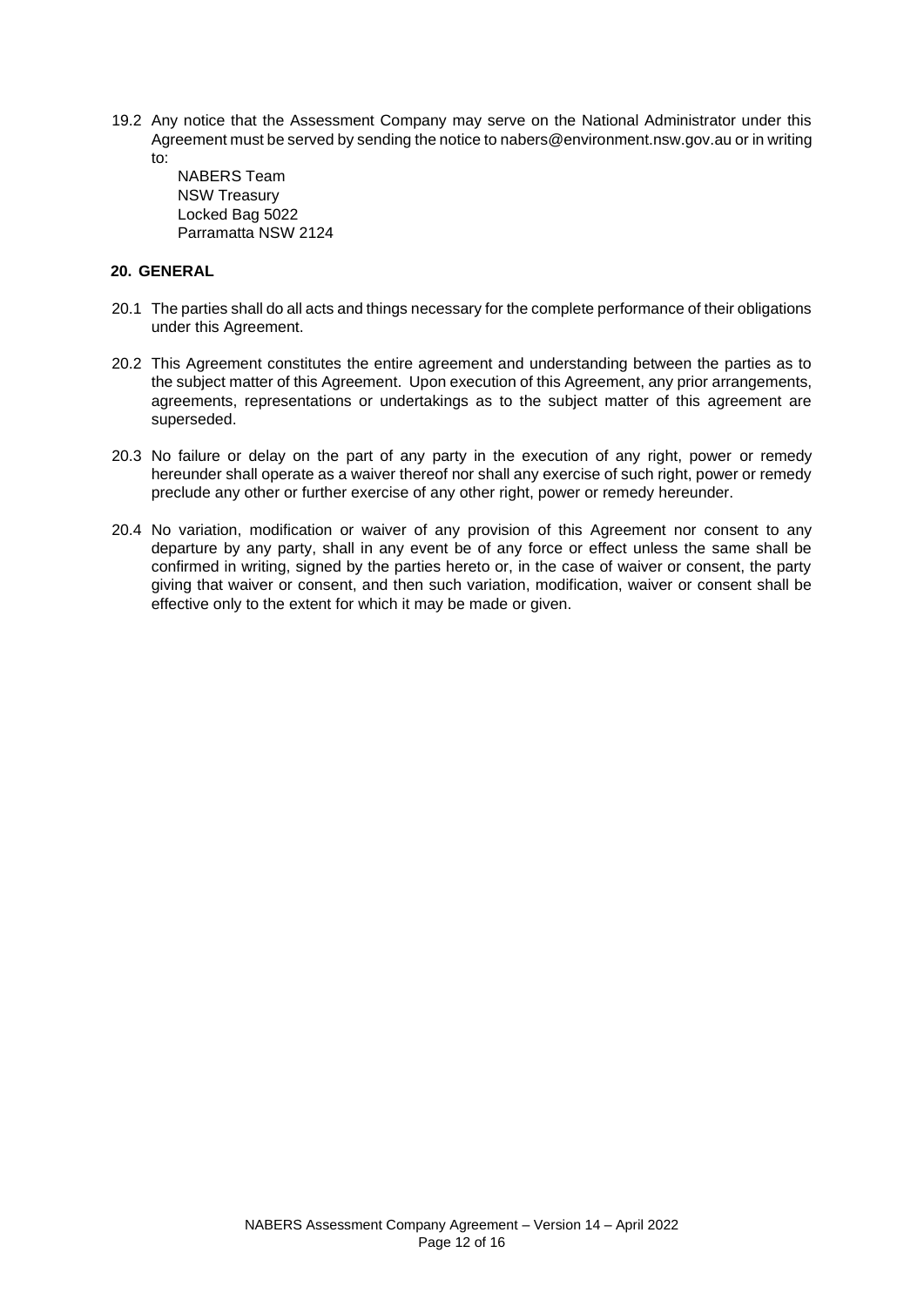# **21. DEFINITIONS**

**Accredited Assessor Agreement** means the agreement between an Assessor and the National Administrator for Accreditation of the Assessor to carry out the Ratings Process and obtain NABERS Ratings.

**Annual Accreditation Fee –** means the annual fee payable to the National Administrator in accordance with the NABERS Fee and Payment Procedure to commence and thereafter extend the Assessors accreditation under this Agreement.

**Assessment Company –** means the company that has entered into this NABERS Assessment Company Agreement with the National Administrator and which employs Employed Assessors and may include for the purposes of the Agreement a sole trader employing an Employed Assessor.

**Audit** – means an audit of a NABERS Rating in accordance with the NABERS Auditing Policy and NABERS Rating Auditing Procedure – both available on the NABERS Members' website at www.nabers.gov.au/members.

**Background Intellectual Property -** means intellectual property in any information or literature owned by the Assessor that does not constitute any Rating Materials which is supplied by the Assessor to the National Administrator in the course of a NABERS Rating or the Rating Process.

**Confidential Information –** means any information that is by its nature confidential; and

- is designated by the National Administrator as confidential; or the Assessment Company knows or ought to know is confidential but does not include information which:
- is in, or comes into, the public domain through no fault of the recipient;
- is lawfully received from a third party free of any obligations of confidence at the time of its disclosure;
- is independently developed by the recipient; or
- is required by law, by court or by government order to be disclosed where reasonable prior notice has been given to the National Administrator
- is the subject of a notice in writing from the National Administrator to the Assessment Company stating that the information is no longer confidential.

**Employed Assessor** – means a person who has entered into an Accredited Assessor Agreement with the National Administrator, is employed by the Assessment Company, and whose role includes carrying the Rating Process and obtaining NABERS Ratings whether in the capacity of an Accredited Assessor, or an Trainee Assessor as defined under the Accredited Assessor Agreement.

**Intellectual Property** – means all present and future intellectual property rights, titles and interests, wherever subsisting throughout the world, whether registered or not, whether created before, on or after the date of this Deed including copyright, trademarks, patents, designs, trade secrets and knowhow.

**NABERS** – means the National Australian Built Environment Rating System.

**NABERS Accreditation Procedure** – means NABERS Accreditation Procedure - available under Resources>Process Documents on the NABERS Members' website at www.nabers.gov.au/members.

**NABERS Auditor** – means a person appointed by the National Administrator to conduct audits in accordance with the NABERS Rating Auditing Policy and Procedure.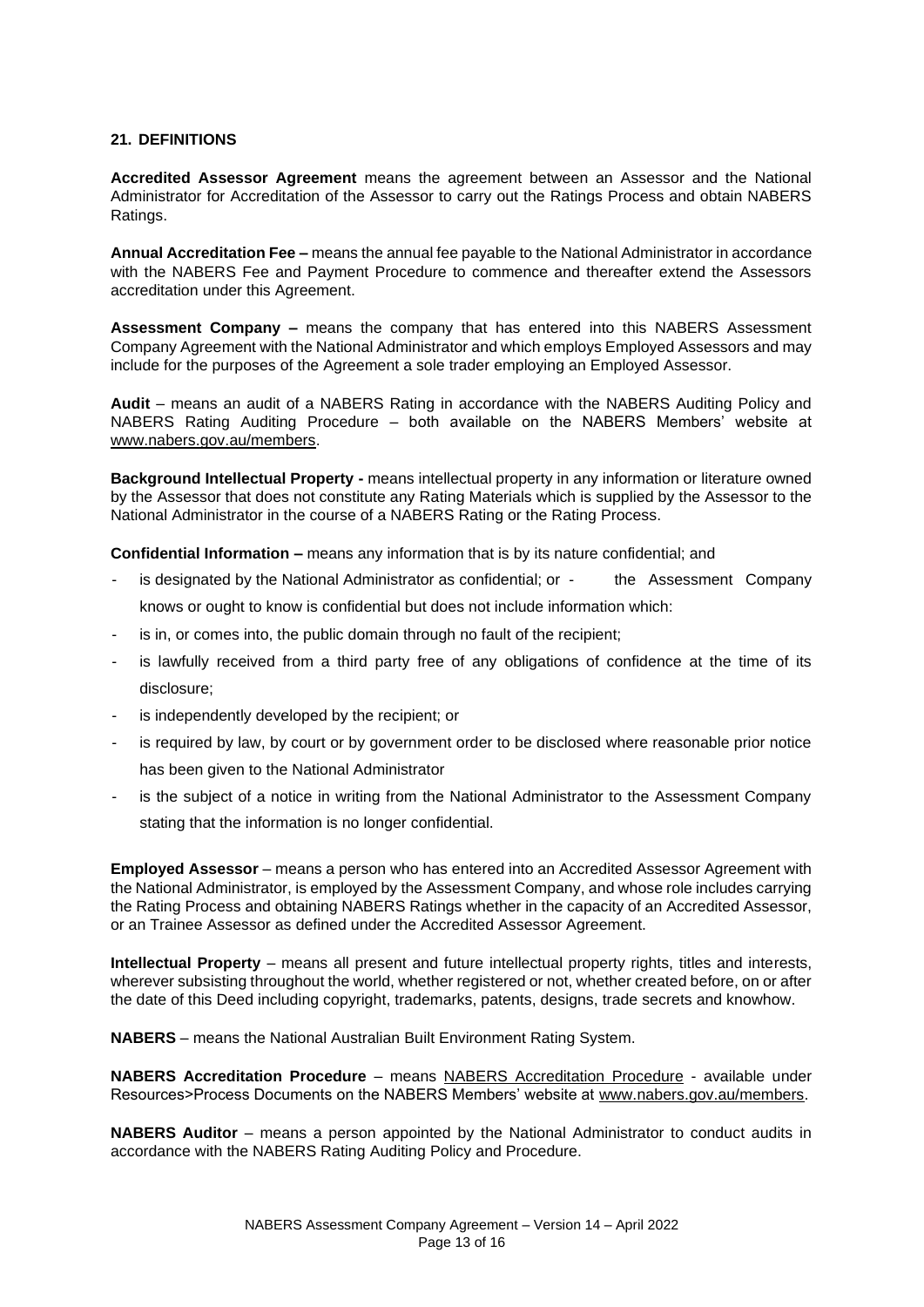**NABERS Brand Guidelines** – means the NABERS Brand Guidelines - available under Resources>Process Documents on the NABERS Members' website at www.nabers.gov.au/members.

**NABERS Dispute Resolution Policy –** means the NABERS Dispute Resolution Policy - available under Resources>Process Documents on the NABERS Members' website at www.nabers.gov.au/members.

**NABERS Logos –** means the NABERS trading name, NABERS logos and other trademarks developed by the National Administrator in the course of administering NABERS and set out in the Brand Guidelines as updated from time to time and available under Resources>Process Documents on the NABERS Members' website at www.nabers.gov.au/members.

**NABERS Materials** - means the National Administrator's material and documentation relating to NABERS including but not limited to the NABERS Rating, computer software and the Process Documents available under Resources>Process Documents on the NABERS Members' website at www.nabers.gov.au/members.

**NABERS Methodology** – means the algorithms and data that enable the calculation of a NABERS rating based on specified user inputs.

**NABERS Rating** – the accredited rating provided by the National Administrator in respect of a building based on the Rating Process performed by the Assessor and the provision of Rating Materials to the National Administrator.

**National Administrator** – means NSW Treasury acting for and on behalf of the Crown in right of the State of NSW.

**Profile Page** – means the 'My profile' page detailing (but not limited to); the Assessors name, title, employee status contact details, accreditation status, preferences for this information to be shared to the public and with the administrators of the Commercial Building Disclosure program.

**Process Documents** - means the key processes and procedure documents as updated from time to time that underpin and govern the NABERS Program, which include but are not limited to the;

- NABERS Rules for Collecting and Using Data (the Rules), including all NABERS documents formerly and currently called Validation Protocols;
- published NABERS Rulings (Rulings) and technical advice provided by the National Administrator;
- NABERS Accredited Assessor Code of Practice;
- NABERS Brand Guidelines:
- NABERS Process Outline;
- NABERS Dispute Resolution Procedure;
- NABERS Information Transfer Procedure;
- NABERS Renewal Procedure;
- NABERS Accreditation Procedure;
- NABERS Rating Auditing Procedure;
- NABERS Auditing Policy;
- NABERS Rating Auditing Procedure;
- NABERS Insurance Procedure;
- NABERS Fee and Payment Procedure.

These documents are amended periodically and are available on the NABERS Members' website at www.nabers.gov.au/members (under Resources>Process Documents).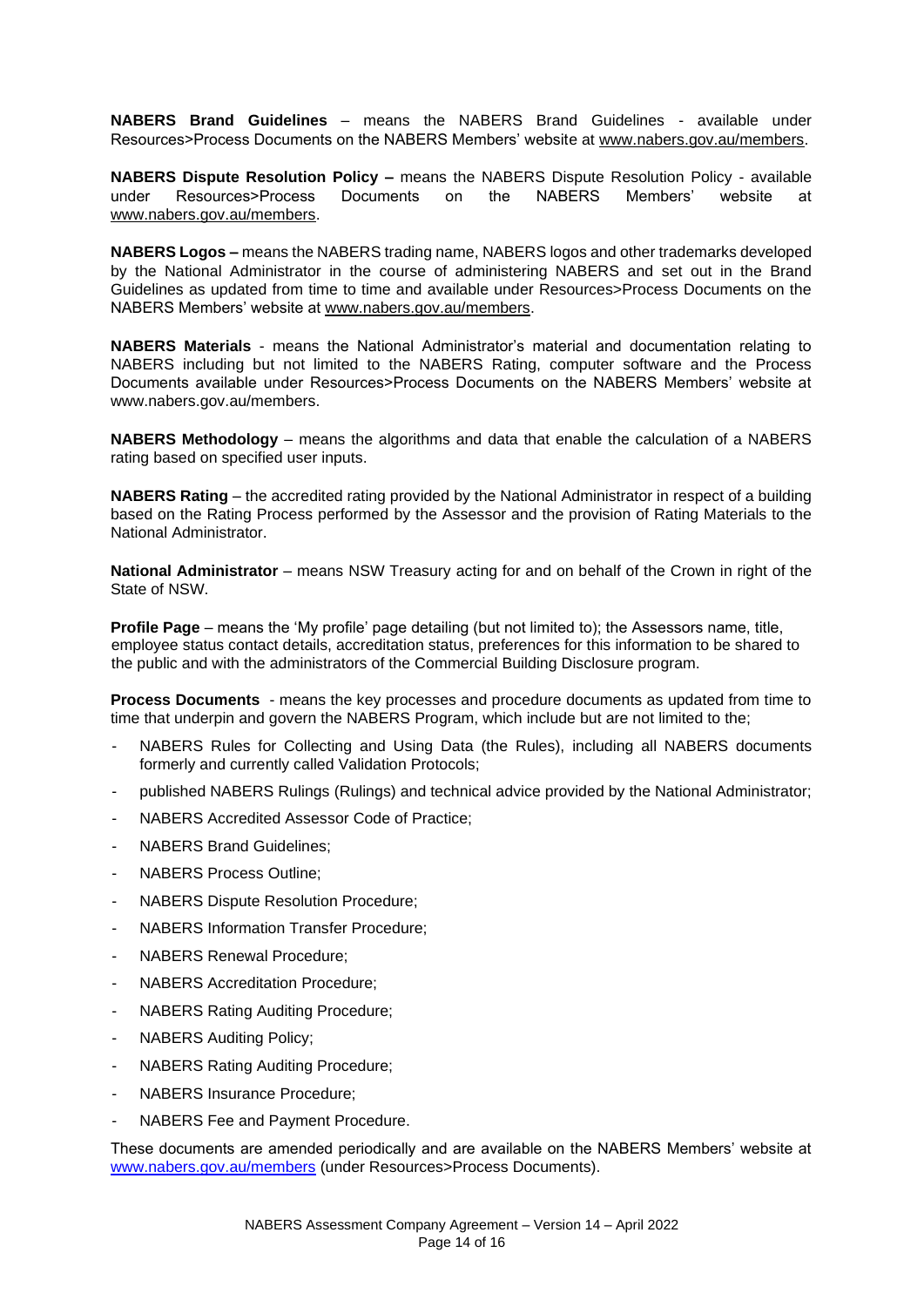**Rating Materials** - means anything brought into existence, or required to be brought into existence, as part of, or for the purposes of carrying out, or in connection with, any Assessment or Rating Process carried out by the Assessor under this Agreement including all data and information of the Assessor's client.

**Rating Process** – means all activities associated with the assessment of an existing building's overall environmental performance during operation required under this Agreement to be carried out in accordance with NABERS Rules for performing a Rating (including Validation Protocols), any relevant Rulings or technical advice provided by the National Administrator and includes the process for applying for obtaining an official rating based on a NABERS Rating.